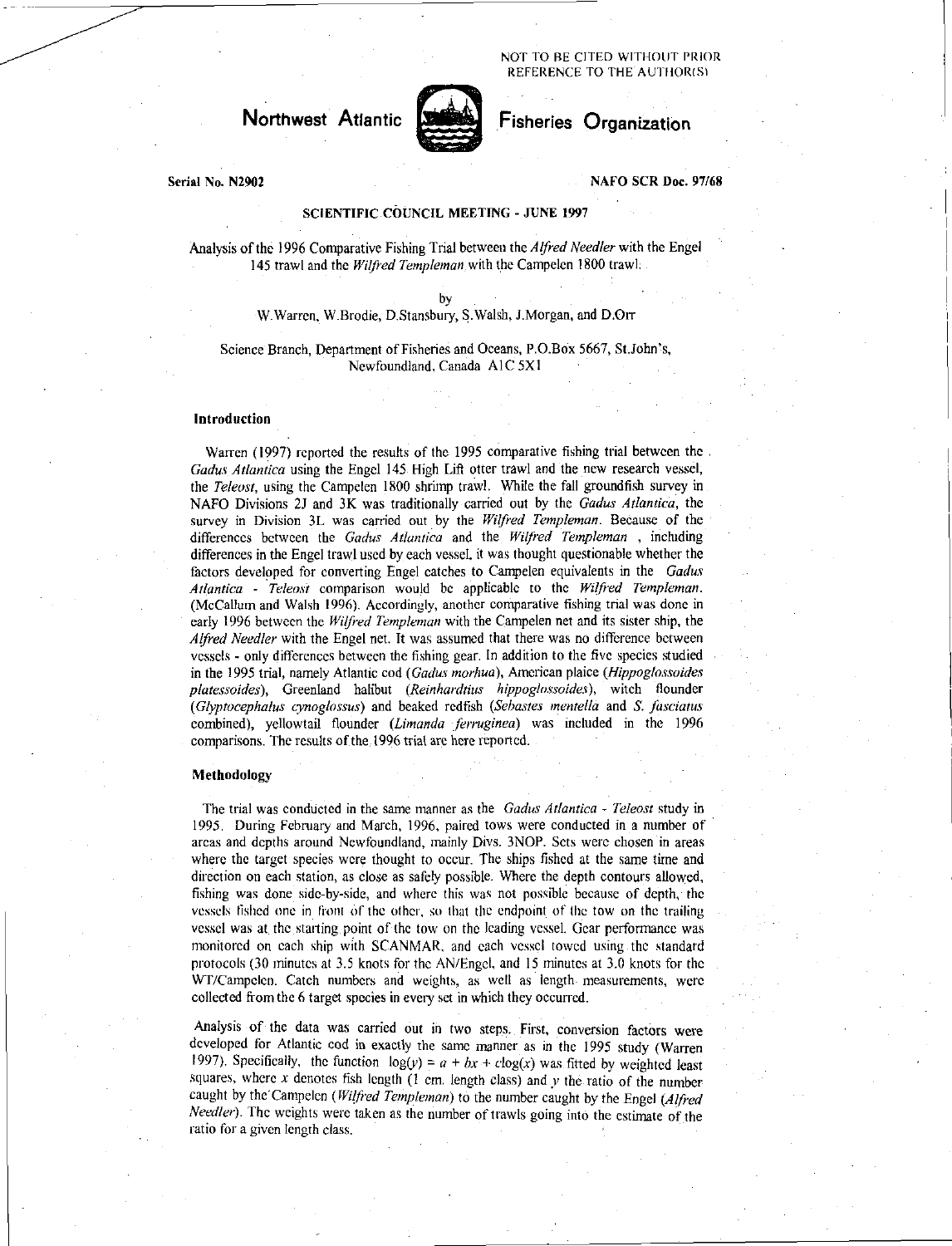One disadvantage of this functional form is that it has a turning point at  $x=-c/b$  which, since  $c$ , in general turns out to be negative, implies that the ratio decreases with length up to a certain point and then increases, contrary to what is known or believed about the relative catchability of the two nets. For lengths less than that of the turning point, the fitted functions track the data remarkably well. [The situation is somewhat analogous to fitting a quadratic to data which flattens off after an initial curvilinear increase; if the flattened section is too long the fitted curve will then decrease within the range of the data]. This does not appear to be a problem if the turning point is outside the range of the data, as turned out to be the case for cod, plaice, witch flounder and redfish in the *Gadus*  Atlantica - Teleost trial (Warren 1997). For G.halibut, a turning point occurred within the range of the data, albeit not far below the maximum length used in fitting, and flattening the curve at the turning point seemed a satisfactory resolution to the problem, i.e. the above function was fitted (by weighted least squares) and applied for lengths  $\leq -c/b$ . For longer lengths  $log(y)$  was estimated as  $a+c[1+log(c/b)]$ .

2

The results of the 1996 study (below) demonstrate the need for a strategy when the turning point occurs more within the range of the data. To accomodate this, the fitting procedure was slightly modified. We begin by assuming the value of  $x (= x_0)$  (length) for the turning point. This implies  $c=-bx_0$ . Accordingly for  $x \le x_0$ we have  $log(y)= a+b[x$  $x_0 \log(x)$ , while for  $x \ge x_0$ ,  $\log(y) = a + bx_0[1 - \log(x_0)]$ . Given  $x_0$  we may estimate a and b by weighted least squares applied to the first component, obtain the weighted residual sum of squares and then add to it the weighted residual sum of squares for the second component. By varying  $x<sub>o</sub>$  we can find, fairly rapidly, the value that minimizes the total weighted sum of squares. Note that this differs from the simple approach in that fitting is done by segmenting the range of lengths, whereas the simple approach fitted the original function over the full range and flattened the outcome at the turning point. The modified approach gives the actual weighted least squares fit of a two-piece model. In the cases where the turning point is close to the upper limit of lengths used in fitting the relationships, the difference between the results obtained from simple approach i.e. that used for G.halibut from the *Gadus Atlantica - Teleost* trial, and and the segmented fit should be minor.

In all cases, outliers were identified using the method described in Warren (1997), which employed a mixed Delta-Poisson distribution.

#### Results

A total of 180 successful paired tows was completed, spread over three trips by each vessel. This produced somewhat less than desired sample sizes for most species, given that all species did not occur in all sets. By comparison, the *Gadus Atlantica - Teleost* trial consisted of approximately 285 tows. Fig. I shows the distribution of catch sizes for each of the six target species. American plaice were found in most of the sets, but many of the paired sets contained no G.halibut, witch, or redfish in either net.

#### ATLANTIC COD

Relatively few cod were caught. In total the *Alfred Needier* caught 1053 fish (average 6.8 per tow) while the *Wilfred Templeman* caught 3350 (21.75 per tow). Lengths caught ranged from 10 to 126 cm. It is clear that the number of fish within a length class from which to estimate the ratio caught by one vessel to the other for that class will, in general, be much less than desirable.

For cod, no effort has been made to detect possible outlying pairs, i.e. pairs where one ship fished on an aggregation missed by the other. With the relatively small catch sizes, such would be difficult to detect, and could have only minimal impact on the results. Accordingly no pairs have been omitted in the analysis.

Fitting was done between lengths 19 to 85 cm. Within this range there are a few (4) lengths which were not caught by one of the vessels. As before these lengths were omitted. Only one fish of length less than 19 cm. was caught by the *Alfred Needier*  whereas the *Wilfred Templeman* caught 49 fish in the range 10 -18 cm. Above 85 cm. the *Alfred Needier* caught 21 fish and the *Wilfred Templeman 5.*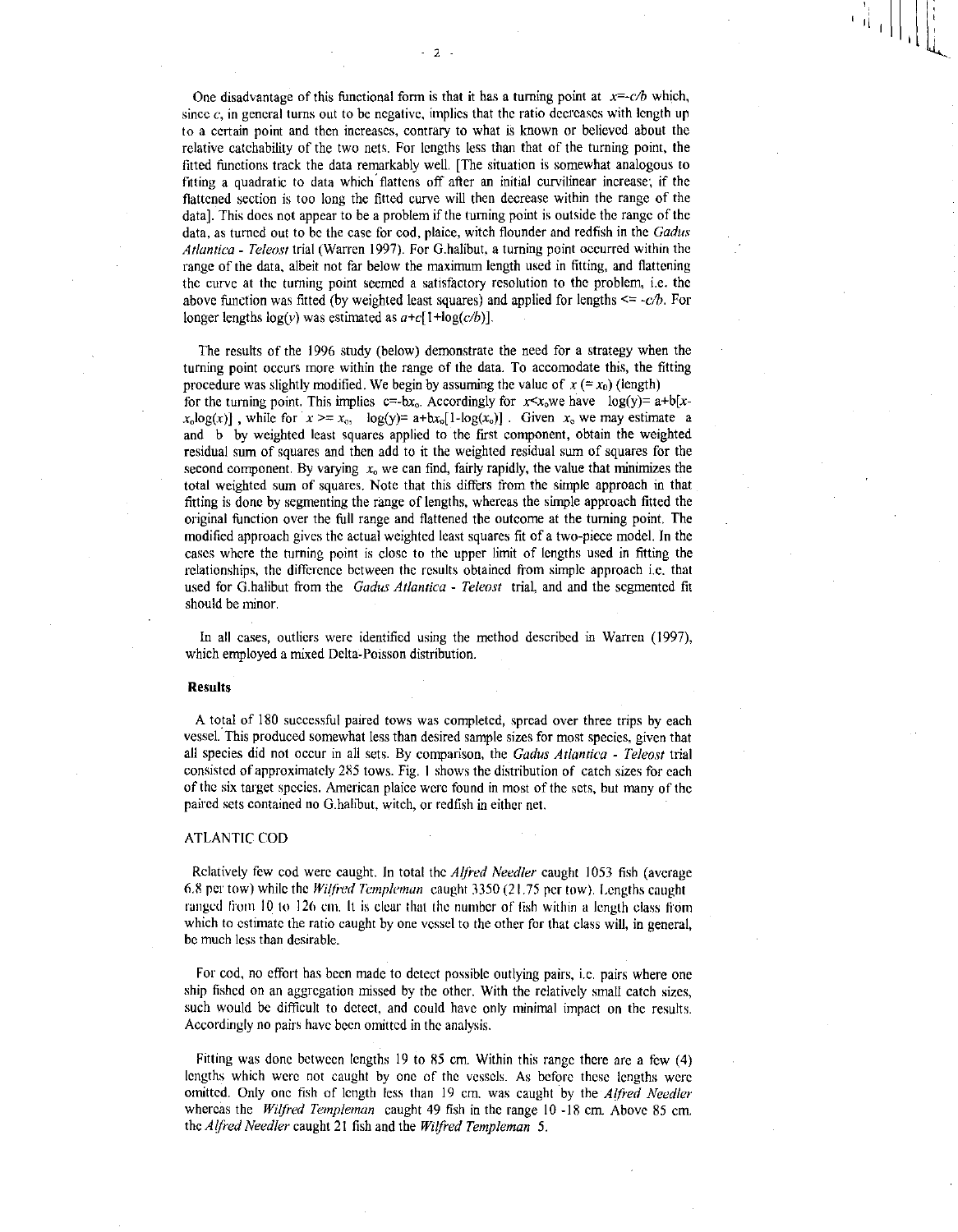The estimated relationship is

# *log(y)* = 17.508391 + 0.0590243x - 5.172189 *log(x)*

For the most part, this falls slightly below that obtained in the *Gadus Atlantica - Teleost*  trial. Given the 49/1 ratio for fish less than 19 cm., the low end of the curve seems quite reasonable. The curve falls to a ratio of 1.0 at 56 cm, and 0.634 at a length of 87.6 cm. This, unfortunately, is within the range of the data, although just above the upper limit of lengths used in fitting the relationship. As with G.halibut in the *Gadus Atlantica - Teleost trial,* it is suggested that the relationship be flattened at 0.634 for lengths greater than 87 cm. The 0.634 ratio is, perhaps, larger than might be expected from the numbers of fish greater than 85 cm. but it must be remembered that these are spead over a 40 cm. length range and are, thus, difficult to interpret. Further, the confidence intervals at the upper end of the relationship are extremely wide (see below). It is, perhaps, also worth noting that the largest fish (126 cm) was caught with the Campelen net.

3

As would be expected, the individual length class estimates are noticeably more widely scattered about the trend than in the previous study. The 95 % confidence intervals (Fig. 2), obtained by bootstrapping, are, accordingly, somewhat wider than before. The flattening of the upper limits is a consequence of flattening the relationship above the estimated turning point, the position of which varies with each bootstrap sample. The relationship seems reasonably well defined in the length range 30-60 cm, but is poorly defined for the smaller and larger fish.

#### YELLOWTAIL FLOUNDER

Fitting was carried out over the range 15-51 cm. At lengths less than 15 cm. the *Alfred Needier* caught 1 fish while the *Wilfred Templeman* caught 481. At lengths above 51 cm, the *Alfred Needier* caught 6 (max. length 58 cm) and the *Wilfred Templeman* 0.

In 30 out of the 34 length classes represented in set 1-05 (trip I, set 5), the *Wilfred Templeman* caught more fish than would be expected on the basis of the other sets. This seems evidence that the *Wilfred Templeman* here fished on an aggregation largely missed' by the *Needier.* The oppoSite, albeit not as extreme, is observed with sets 1-13, 3-19, 3- 23 and 342. Three fits were calculated, (i) using all sets, (ii) with set 1-05 only omitted, and (iii) with all five sets 1-05, 1-13, 3-19, 3-23 and 3-42 omitted. As indicated above, the initial fit yielded a turning point at length c. 40 cm. Accordingly, the segmented model was fitted with the following results:

|  | Case $x_{\alpha} = a$               | $\mathbf{b}$ y at $x_{\circ}$ |  |
|--|-------------------------------------|-------------------------------|--|
|  | i 38 38.015836 0.3797705 0.953223   |                               |  |
|  | ii 39 39.445386 0.3837445 0.658641  |                               |  |
|  | iii 39 38.851584 0.3767125 0.755106 |                               |  |

At the smaller lengths the difference between the fits is inconsequential, however there are clear differences at the upper end. The removal of a large number of *Wilfred Templeman*  fish (set 1-05) reduces the large-fish ratio from 0.953 to 0.659. Since in sets 1-13, 3-19, 3- 23 and 3-42, the numbers of *Alfred Needler* fish are above expectation (for 1/4 - 1/3 of the length classes), the further removal of these sets lifts the long-term ratio somewhat, to 0.755. Set I-05 seems clearly an outlier and its removal justified. The situation with the other 4 sets is less clear and their removal less easily justified. Notwithstanding, since they are flagged as potential outliers, case iii should, perhaps, be preferred. The data points and fits for this model are given in Fig. 3. The curve falls below 1 after 32 cm.

#### REDFISH

Fitting was carried out over the range 10 - 47 cm. Below 10 cm. the *Alfred Needler*  caught 0 fish, while the *Wilfred Templeman* caught 1016. Above 47 cm the *Alfred Needler* caught 1 fish (49 cm) while the *Wilfred Templeman* caught 4 (max. 55 cm).

As expected with redfish, there is clear evidence of one vessel fishing on a aggregation that was, in effect, missed by the other. The most noticeable is set 3-58 where the *Alfred Needler* is recorded as having caught > 140,000 fish, compared to about 17,000 on the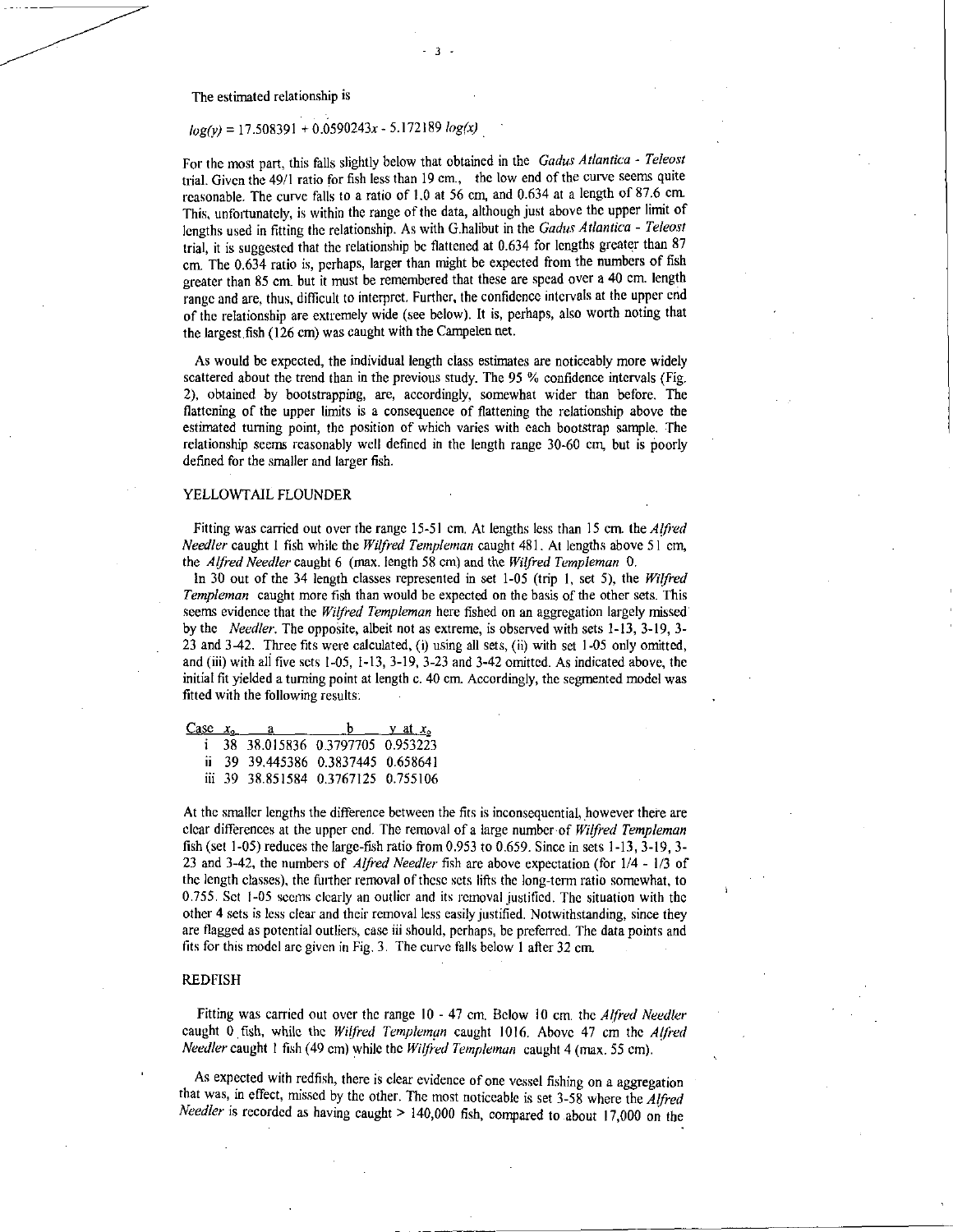*Templeman.* Other sets flagged as outliers are 2-53 and 3-74. In all 3 sets the *Alfred Needier* is recorded as having caught at least an order of magnitude more than the *Wilfred Templeman* in length classes where the Campelen *(Wafted Templeman ) would be*  expected to catch more than the Engel *(Alfred Needier).* Omission of all 3 sets is necessary for the relationship of conversion on length to be monotonically decreasing . There is little or no evidence of the *Wilfred Templeman* fishing on aggregations that were missed by the *Alfred Needier.* 

4

The initial fit yielded a turning point at about 32 cm. Accordingly, the segmented model was fitted, with the result

#### xo a b y at xo 28 27.898086 0.4312788 0.767082

The data points and fit are given in Fig. 4, and the curve drops below I between 22 and 23 cm.

#### GREENLAND HALIBUT

Fitting was carried out over the range 11 to 57 cm. Below 11 cm the *Alfred Needier*  caught 0 fish while the *Wilfred Templeman caught* 20. Above 57 cm the *Alfred Needier*  caught 5 (max 67 cm) and the *Wilfred Templeman* 2 (at 59 cm).

Since the turning point of the one-piece model is 213 cm., i.e. well beyond the range of the data, the estimates are based on the original (non-segmented) model. Sets identified as potential outliers provided the bulk of the data for lengths < 20 cm. It would therefore seem questionable to omit these sets since, rather then being outliers, they may indeed be, in good part, the only valid data for determining the short-length conversion. The estimates that follow are, therefore, based on all sets.

a 11.026226 0.0149854 -3.189120

The data points and fit are given, along with the bootstrap 95 % confidence intervals, in Fig. 5. The curve has a value less than 1.0 after 38 cm.

#### WITCH FLOUNDER

Fitting was carried out over the range 13 - 54 cm. Below 13 cm the *Alfred Needier*  caught 0 fish while the *Wilfred Templeman* caught 139; below 20 cm the *Alfred Needles*  caught only 3 witch while the *Wilfred Templeman caught 661.* Above 54 cm the *Alfred Needier* caught 3 (max 58 cm) and the *Wilfred Templeman* 6 (max 57 cm).

A few *sets were identified as potential outliers, notably 2-40 and* 3-88. *Omiskion of*  these two sets has a small but noticeable effect of the fit above 45 cm. The exclusion of other potential outliers has negligible effect.

The turning point of the original model is 84 cm (all sets) or 64 cm (with 2-40 and 3-88 omitted); both fall outside the range of the data. Accordingly, the estimates are based on the original model.

| Case                                                |  |                               |
|-----------------------------------------------------|--|-------------------------------|
| All sets                                            |  | 19.990952 0.0705058 -6.116693 |
| 2-40 and 3-88 omitted 23.209213 0.1155900 -7.475675 |  |                               |

It is debatable whether sets 2-40 and 3-88 should be omitted, however, since they are flagged as outliers, the fit without them was chosen. The data points and fit are given in Fig. 6, along with bootstrap 95 % confidence intervals. Unity occurs at 44 cm.

#### AMERICAN PLAICE.

Fitting was carried out over the range 14 to 67 cm. Below 14 cm. the *Alfred Needier*  caught 0 fish while the *Wilfred Templeman caught 1272.* Above 67 cm the vessels caught 2 fish each. Upper limits of 60, 55 and even 50 cm were also used but had virtually no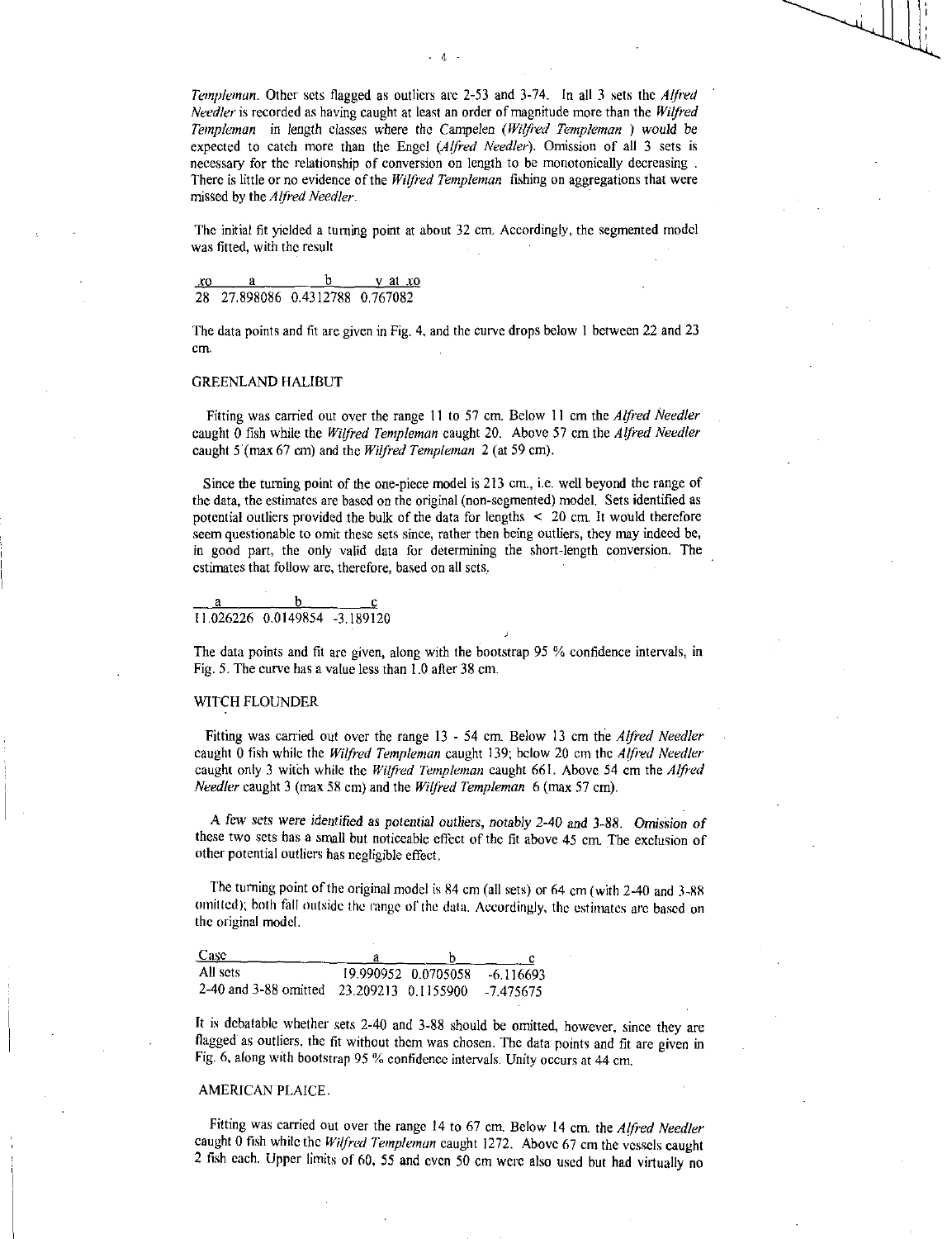effect on the estimates; in other words, observations at lengths greater than 60 cm are consistent with those between 55 and 60 cm and, indeed, with those between 50 and 60 cm. Above 60 cm the Alfred Needler caught 15 fish and the *Wilfred Templeman* caught 25. Above 52 cm, catches were 106 and 105 for the *Needler* and *Templeman*  respectively.

Several sets were identified as potential outliers, the two most notable being 3-53 and 3-85 with; in bdth, the *Wilfred Templeman* seemingly catching more fish than would be expected. However, as will be shown, omitting these two sets has a negligible effect on the estimates and the effects of excluding' the other potential outliers would be even less.

The initial fit had a turning point at 45 cm. Accordingly, the segmented model was fitted, with the results

| Case                                                  | xo |                                 | $v$ at $x$ o |
|-------------------------------------------------------|----|---------------------------------|--------------|
| All sets                                              |    | 40 41.729647 0.3858129 1.262973 |              |
| 3-53 and 3-84 omitted 41 39.957925 0.3580765 1.126038 |    |                                 |              |

The data points and fits are given in Figs. 7. Note that the conversion levels off at a value > I after 41 cm. (Fig. 8). This happens whether we fit over the range 10-67 *cm* or 10-50 cm. and, thus, does not appear to be an aberration consequent on a few peculiar sets. This does not agree with the results for any other species in this trial or in the previous *Gadus - Teleost* work. However, it must be noted that there is a considerable amount of scatter in the ratios for fish above 45 cm (Fig. 2 in Warren 1997), and that he advocated fitting a second curve for use with fish larger than 40 cm, which would give greater predicted values for that portion of the length range.

Given that no explanations could be found for the differences in the results for American plaice from the 2 comparative fishing trials, data for this species from the last Engel surveys were compared with data from the first Campelen surveys in approprite areas. For the *Gadus* - *Teleost,* this comparison involved the surveys in Div. 2J in 1994 and 1995, and for the *Wilfred Templeman,* population abundance at length was compared between the 1994 fall (Engel) and 1995 fall (Campelen), and between the 1995 spring (Engel) and 1996 spring (Campelen) surveys in Div. 3LNO. At these sizes, large increases from one year to the next would not be expected unless there is a difference in gear efficiency. The results of these comparisons are shown in Fig. 9 (fall) and Fig. 10 (spring). The population abundance at length, as well as the ratio of the population abundance from the Campelen to the Engel, are shown. In the majority of comparisons the population abundance from the surveys using the Campelen is higher than that from the Engel, in some cases substantially so. This supports the results of the comparative fishing that suggest that the Campelen trawl catches more fish at larger sizes than the Engel. For the *Gadus - Teleost* comparison, there were almost no A.plaice larger than 40 cm caught in either 1994 or 1995. For all fish larger than 36 cm, the ratio of *Teleost* population abundance to *Gadus* was 2.1, agreeing with the *Templeman* results.

On the other hand, Walsh (1992) determined that there was very little difference in the efficiency of the Engel survey trawl for both A.plaice and yellowtail (Fig. 11a). This was based on bag trawl experiments conducted on the Grand Bank in 1988. He found that selectivity of the trawl was size-dependent and never reached 100% for either species. Using the same methodology, work was completed in 1994 on the efficiency of the Campelen trawl (Walsh unpubl. data). For A.plaice, the data suggest no difference in trawl efficiency above 34 cm, with the Campelen trawl being much more efficient at lengths below 34 cm (Fig. I lb).

#### **Discussion**

It will be noted that bootstrap confidence intervals have not been generated for yellowtail flounder, redfish and American plaice. This is because, with the segmented model, the parameters have to be estimated iteratively. Not only would this require some careful programming, but c.p.u. time would be significantly increased. There is no reason to believe that, for these three species, the precision of the estimated relationship would differ substantially from that indicated by bootstrapping for the other species.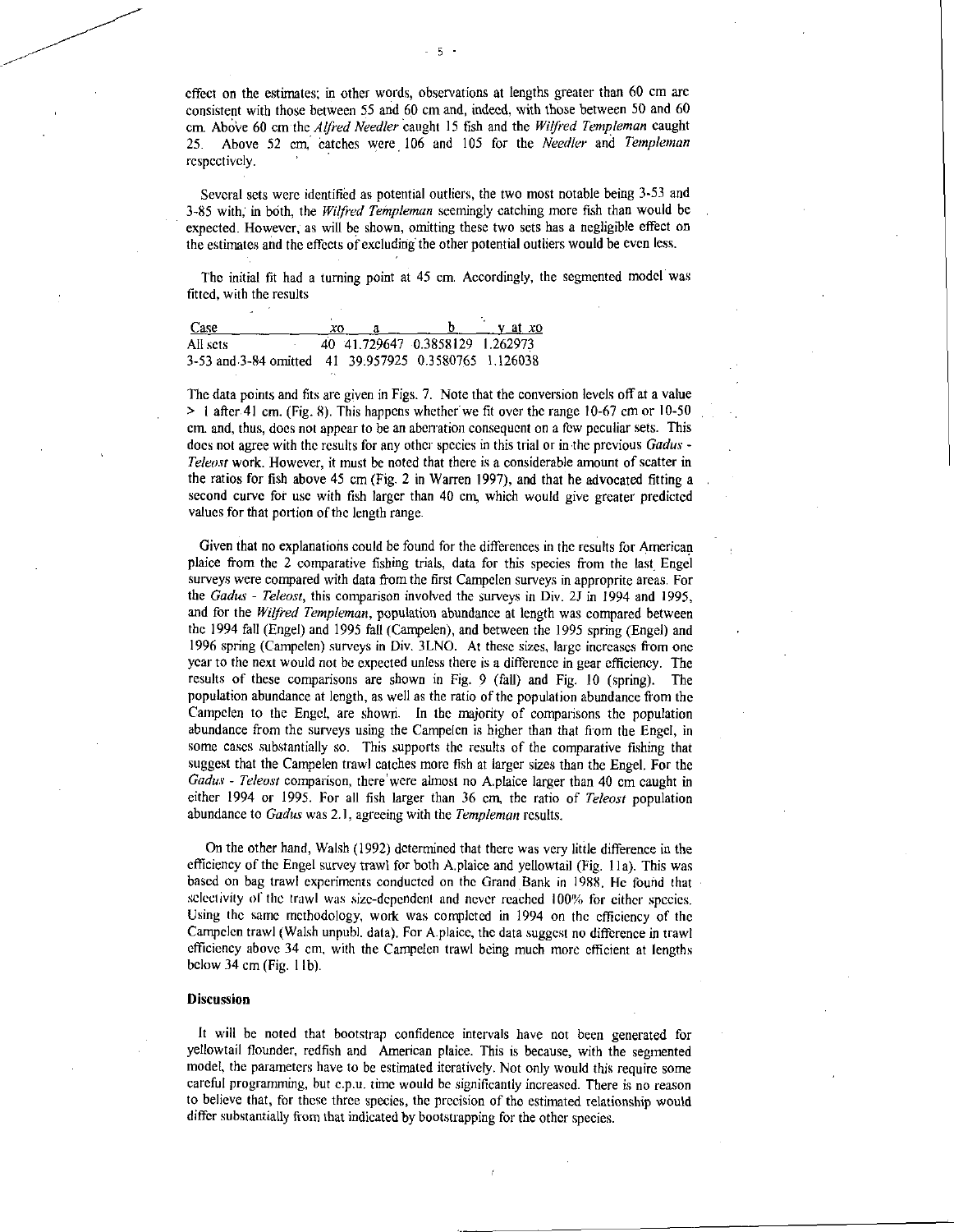The conversion factors of the 1995 *Gadus Atlantica -Teleost* study reflect vessel differences as well as difference between nets. Since the Wilfred Templeman and Alfred *Needier are sister ships, the* 1996 study should reflect differences between nets, with vessel effects minimized if not eliminated. In addition to potential vessel differences *per se,*  the Engel net, as used on the *Gadus Atlantica,* differs from the Engel net, as used on the *Wilfred Templeman* (McCallum and Walsh 1996). Accordingly, there is no reason to suppose that the results from the two studies should be identical although, with the Engel - Campelen differences as the principal factor, one might hope for some similarity. Thus, for cod, with the exception of the upper end of the relationship, which is poorly defined at best, the conversion factors from the present study appear to be somewhat smaller than those obtained from the *Gadus Atlantica - Teleost* trial.

The greatest discrepancy between studies appears to occur with American plaice, where, in the 1995 study, the conversion factor was estimated to progressively decrease to values less than 1.0 at lengths above 42 cm (eg. to around 0.5 at 55 cm) while, in the present study, the conversion factor is estimated to flatten off at a value greater than 1.0 at lengths above 40-41 cm. The plotted points Fig. 2 of Warren (1997) suggest that the latter relationship might in reality also flatten off around 1.0 and lengths greater than 43 cm.; these points, however, carry very little weight. Application of the segmented model to the 1995 data clearly gives a turning point outside the range of the data.

Are the estimated relationships accurate enough to be used? In the mid-length range the answer is probably yes, but problems remain with the shorter and longer lengths. Since, however, the Engel was not effective at catching the very short lengths, the practical solution is to determine a lower bound on length with no attempt at conversion for lengths below this. Improvement for the longer lengths requires adequate numbers of fish of such lengths to be caught. This would be difficult and costly. An alternative is to specify, by some means, a (constant) value of the conversion factor for fish above a certain length (this approach can also be used for fish below a certain length at the other end of the length scale). The nature of the chosen function is such that any realistic choice of these values would have little effect on the main body of the fit.

#### References

McCallum, B.A. and S.J. Walsh. 1996. Groundfish survey trawls used at the Northwest Atlantic Fisheries Centre, 1971 to present. NAFO SCR Doc. 96/50, Ser. No. N2726.

Walsh, S.J. 1992. Size-dependent selection at the footgear of a groundfish survey trawl. N. Am. J. Fish. Mgmt. 12:625-633.

Warren. W.G. 1996. Report on the comparative fishing trial between the *Gadus Atlantica*  and *Teleost .* NAFO SCR Doc 96/28, Ser No. N2701.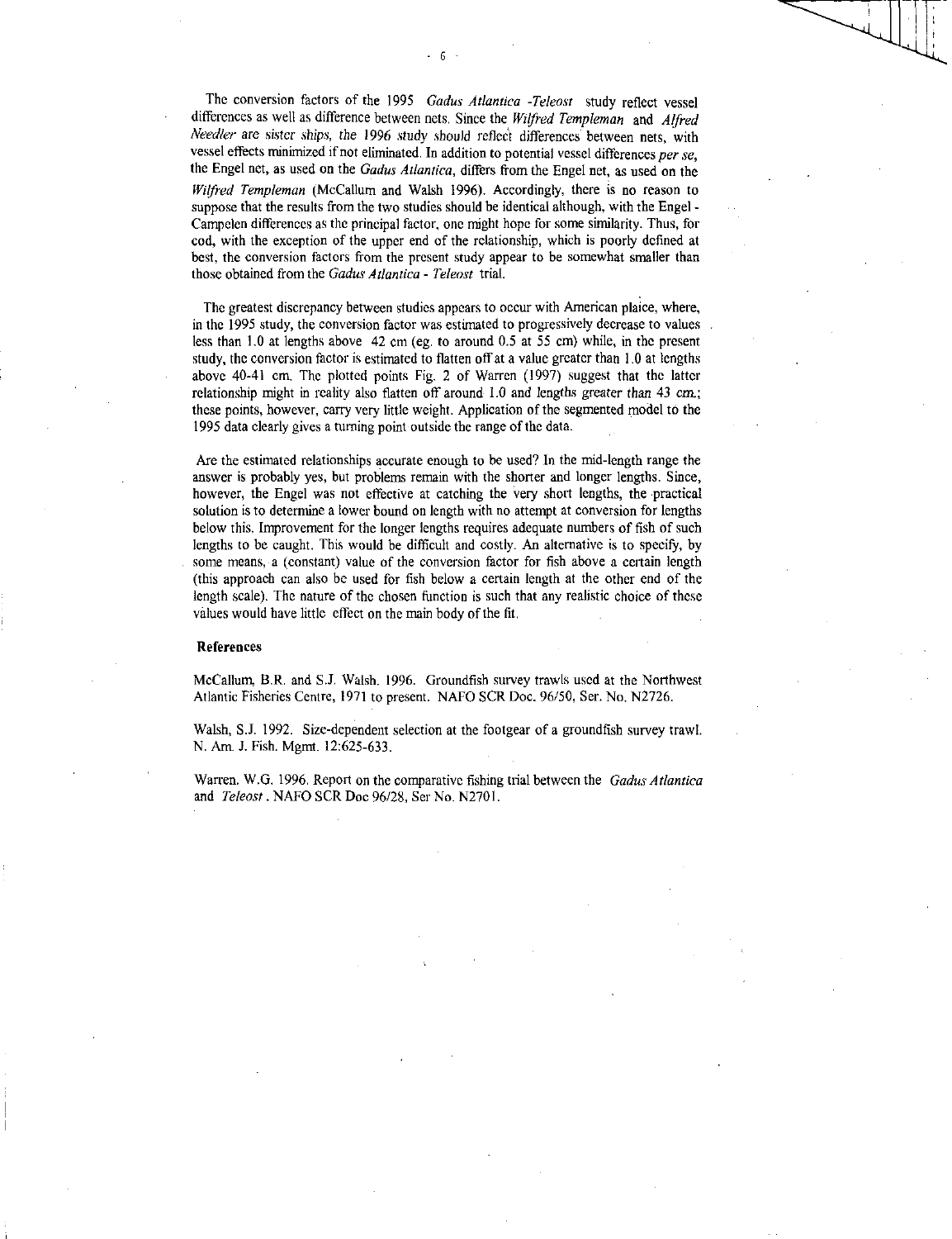

Fig. 1. Range of catch numbers for the six target species in the comparative fishing experiment between *Alfred Needier* and *Wilfred Templeman* in 1996.

 $-7 -$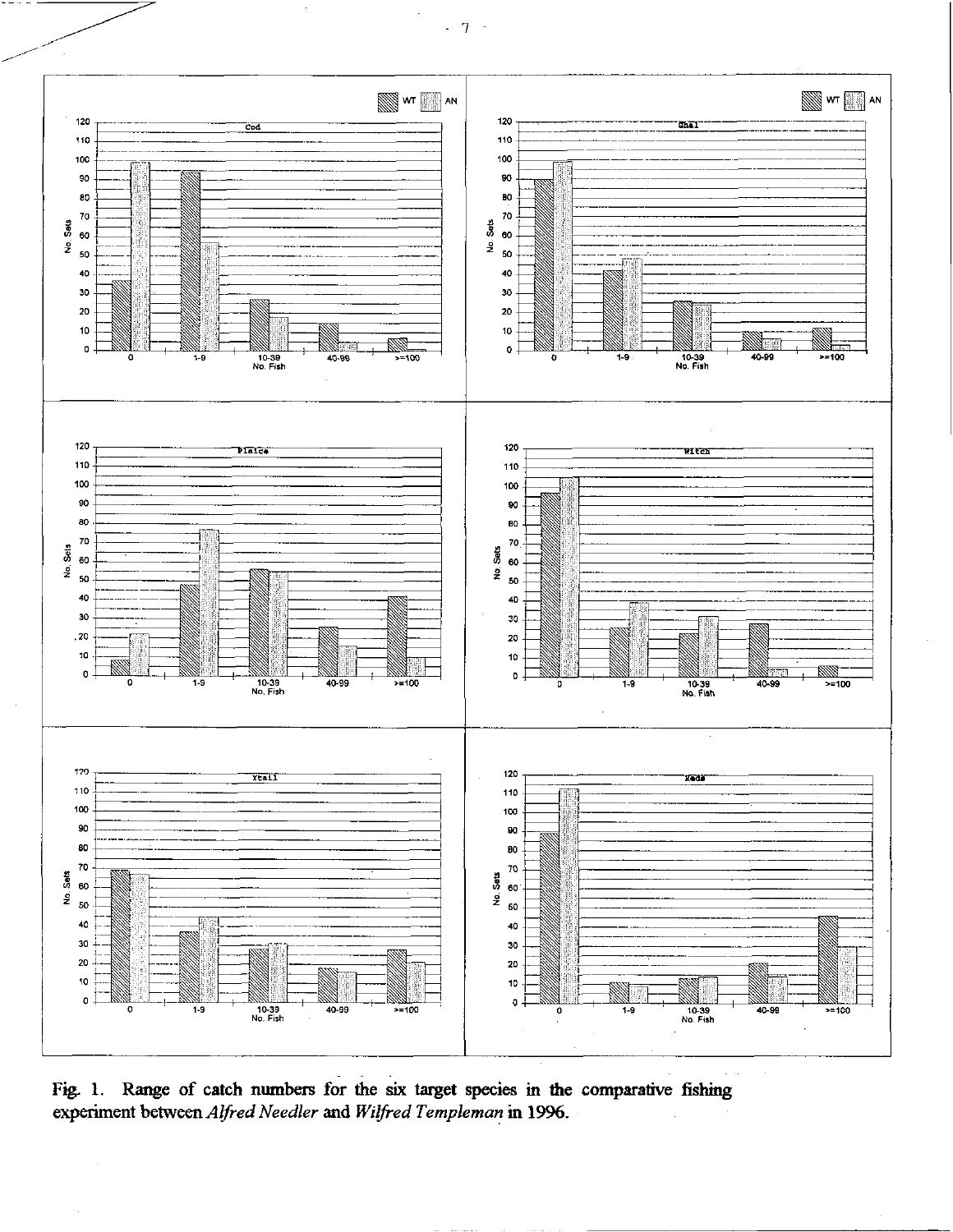

Fig. 2. Ratio of Campelen catches to Engel catches for cod. Solid line shows the fitted model, and the dashed lines indicate the 95% confidence limits.



Fig. 3. Ratio of Campelen catches to Engel catches for yellowtail flounder. Solid line shows the fitted model.



Fig. 4. Ratio of Campelen catches to Engel catches for beaked redfish. Solid line shows the fitted model.

 $-8$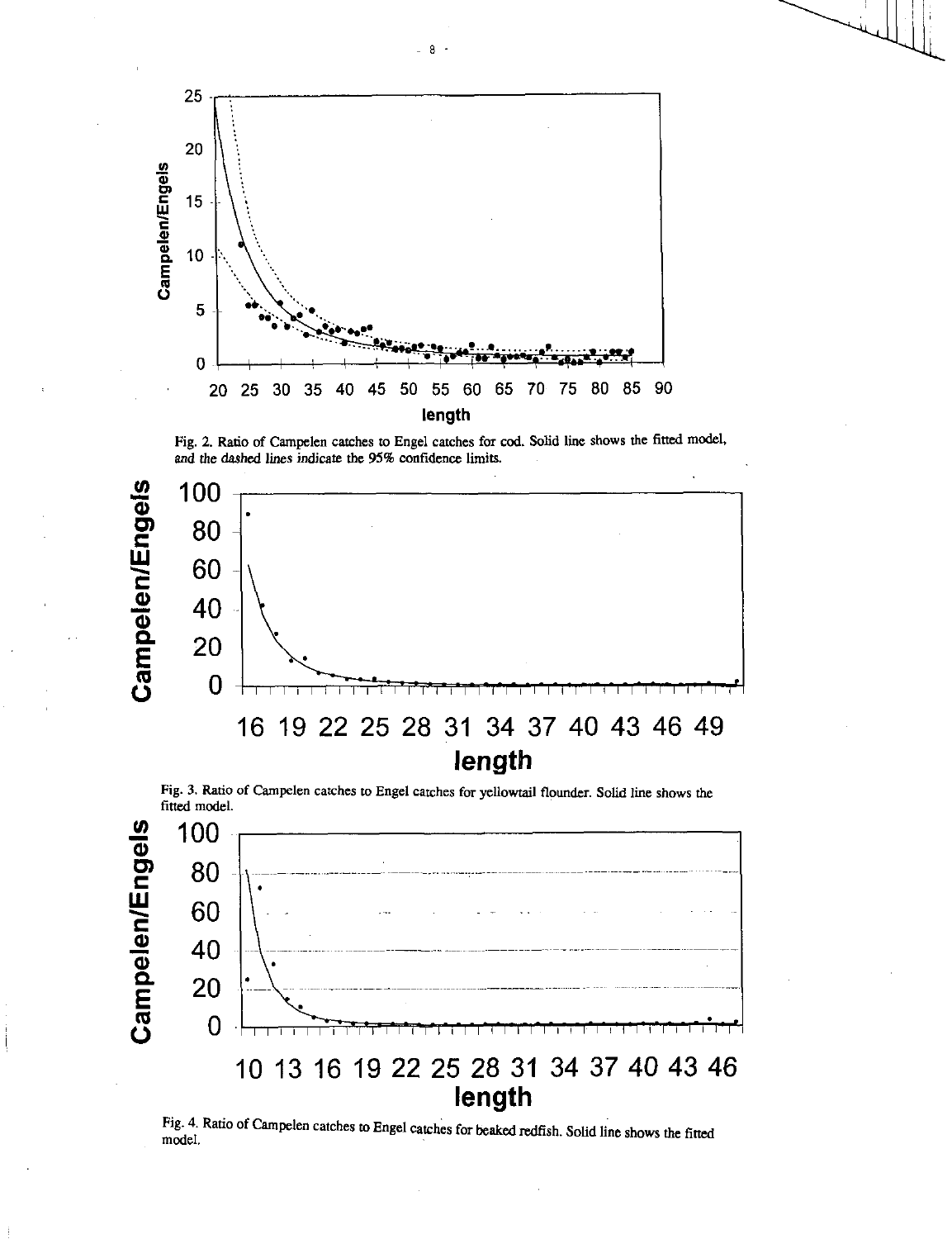





Fig. 6. Ratio of Campelen catches to Engel catches for witch flounder. Solid line shows the fitted model, and the dashed lines indicate the 95% confidence limits.



Fig. 7. Ratio of Campelen catches to Engel catches for American plaice. Solid line shows the fitted model.

9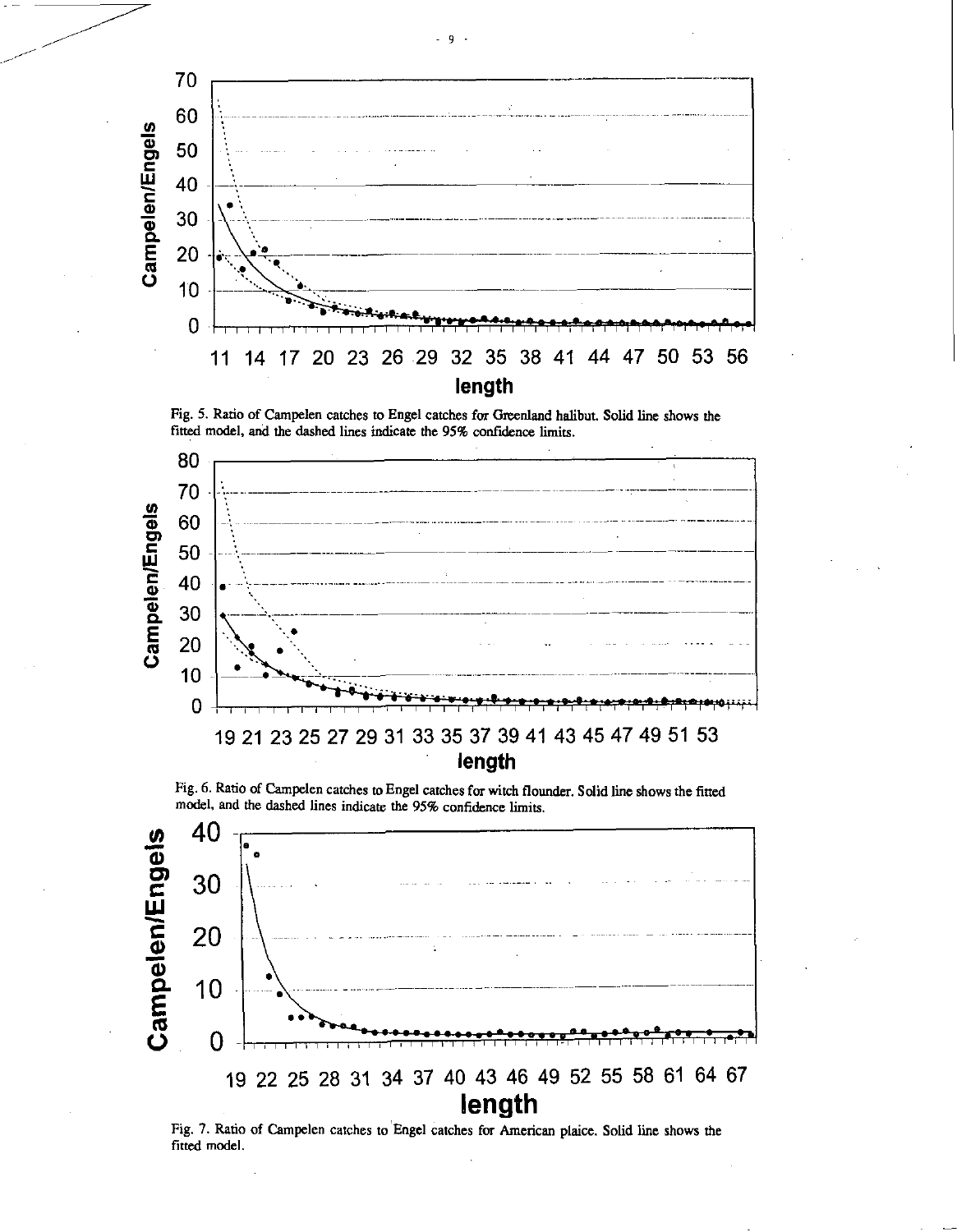

Fig. S. Ratio of Catnpelen catches to Engel catches for American plaice, over lengths 35 to 40 cm.. Solid line shows the fitted model.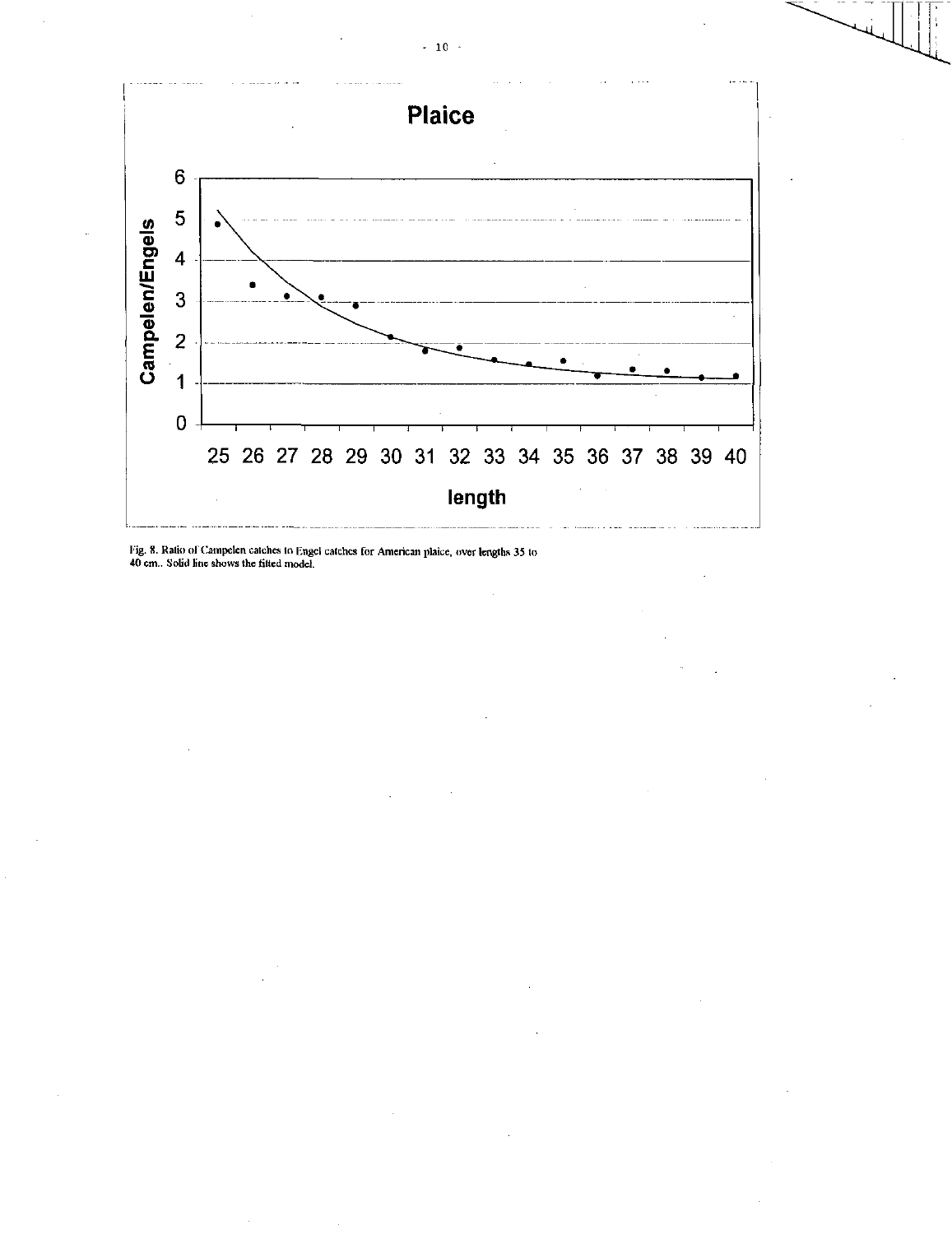



 $\sim 11^{-1}$ 

 $\bar{\gamma}$